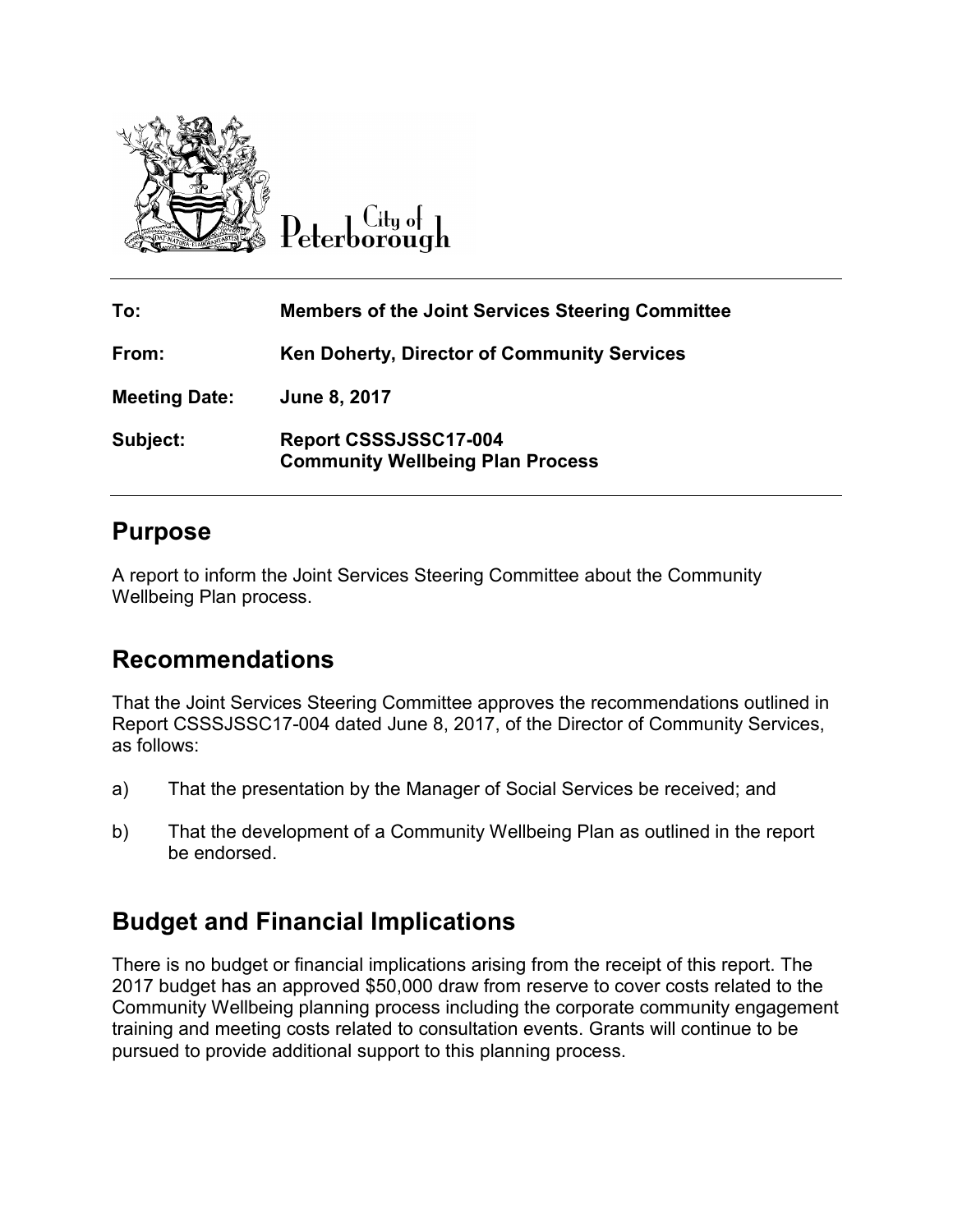## **Background**

"Community wellbeing is the combination of social, economic, environmental, cultural, and political conditions identified by individuals and their communities as essential for them to flourish and fulfill their potential." (Wiseman and Brasher)

Municipalities are already active in the area of community wellbeing. As the Consolidated Municipal Service Manager for Ontario Works, Children's Services, and Housing and Homelessness for the City and County of Peterborough, the Social Services Division is required to develop service plans in these areas. Locally, municipal governments including the City have also taken an active role in Age-Friendly Peterborough, Sustainable Peterborough and Accessibility plans all of which contribute to community wellbeing.

The existing Municipal Social Plan is outdated; and there are other social issues that are not addressed through it or any of the other above plans. A municipal Community Wellbeing plan will build on these existing plans and support the strategic directions in the areas where there may be gaps related to issues like safe and thriving neighbourhoods, retention of youth through education and jobs, vibrant neighbourhoods, and inclusive community design.

There are many organizations and committees across the Peterborough area also working on community wellbeing. They are looking to connect with each other and to work more efficiently together. The goal is to make the Peterborough area a place for residents to live, grow, and thrive. The question is how and toward what priorities. There seems to be a desire for a shared vision, evidence based approaches and systems to track progress but there is no clear coordinating entity yet.

Nor are we clear to what extent the municipalities should be involved in supporting a range of various social supports. Meeting the needs of the people of Peterborough cannot be in isolation or solely the responsibility of municipalities. A cross section of stakeholders from the public sector, the not for profit sector, and the business sector must collaborate for the community wellbeing to be maximized. Now is the time for the City and County of Peterborough to take a lead role to help further this development.

We know a lot about the community vision based on a number of other strategic planning processes. This plan is about action and making the vision a reality. The questions to the community now are about how to make the vision a reality. Is someone already doing this (other plans)? If not, should the municipality take a role and what should that role be?

### **Goals of the Community Wellbeing Planning Process**

1. Set municipal priorities to improve the quality of life for Peterborough City and County residents.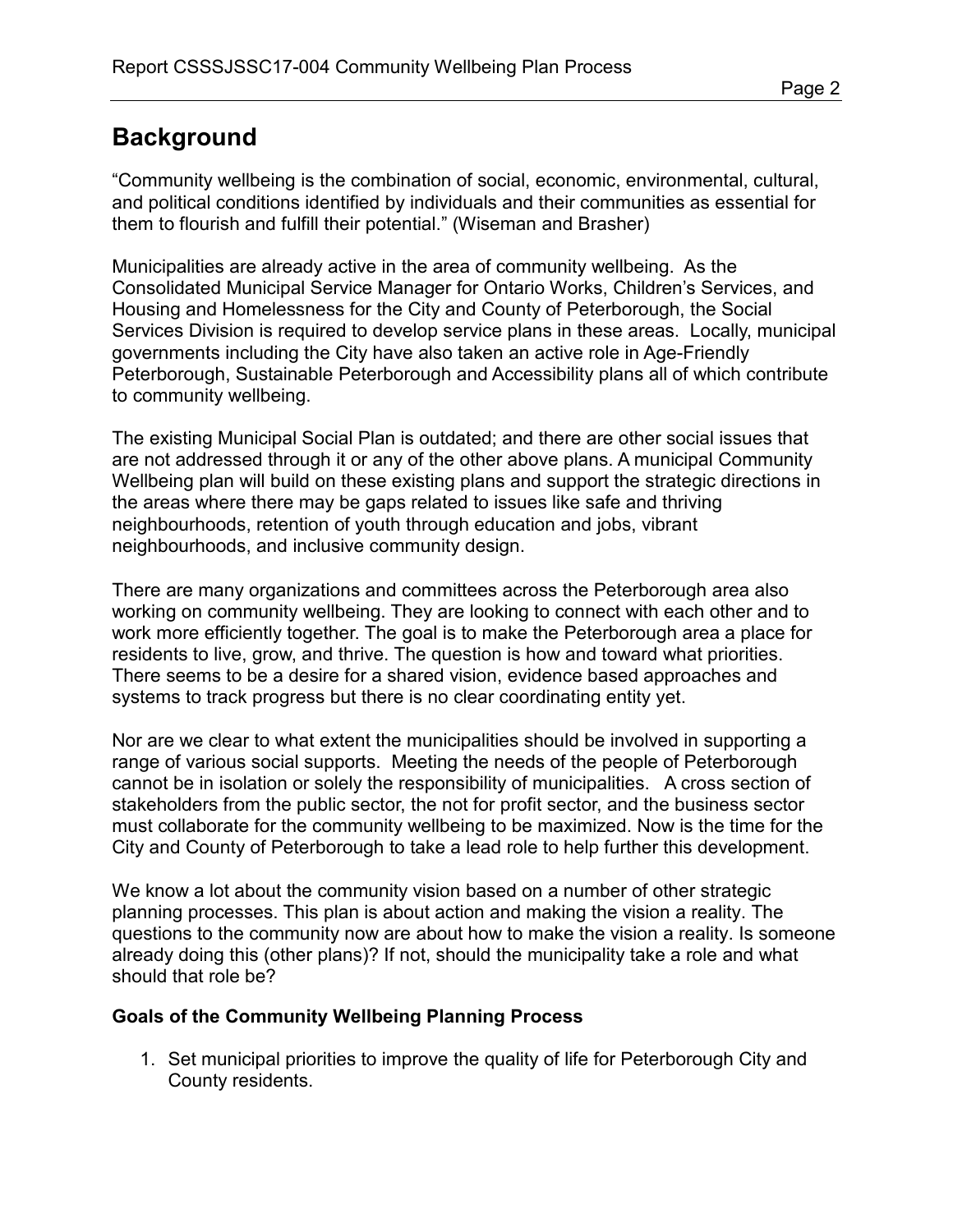- 2. Provide a framework for progress reports and outcome measurement of wellbeing.
- 3. Continue to improve the depth and breadth of community engagement between residents and local government.

#### **Project Governance structure**

The Community Wellbeing Plan will cover the geographic area of the City and County of Peterborough. To coordinate the planning process, including City staff, County staff, townships, community agencies, businesses and the residents, a governance structure has been established to allow for effective and efficient planning.

The project operations will be coordinated by a project team, consisting of a variety of City staff, including Police representation. The project leader and the project team will make day-to-day/operational level decisions about the project and coordinate the community engagement and data gathering.

The Community Advisory Network is a broader group of representatives from community organizations to provide input, advice and support to the development and implementation of the plan. This group involves representatives from:

Community Foundation Downtown Business Improvement Area E3C Electric City Culture Council Employment Planning Council Family Health Teams Kawartha Pine Ridge Board of Education Ministry of Sport, Culture and Tourism New Canadian Centre Nourish Ontario Provincial Police Peterborough Chamber of Commerce

Peterborough County Peterborough CVN Board of Education Peterborough Economic Development Peterborough GreenUp Peterborough Health Unit Peterborough Police Services Peterborough Poverty Reduction Network P.V.N.C Catholic District School Board Sustainable Peterborough The Faith Community United Way

The Advisory Network is responsible to the Steering Committee who oversees the scope, resources, budget, timeline and deliverables of the project. The Project Steering Committee includes:

Community Services Director Corporate Service Director Planning Directors for both the City and the County Chair of the Advisory Network (Larry Stinson, Peterborough Public Health) Social Services Division Manager The Project team, Advisory Network and Steering Committee had their initial meetings in April and the next set of meetings is scheduled for June.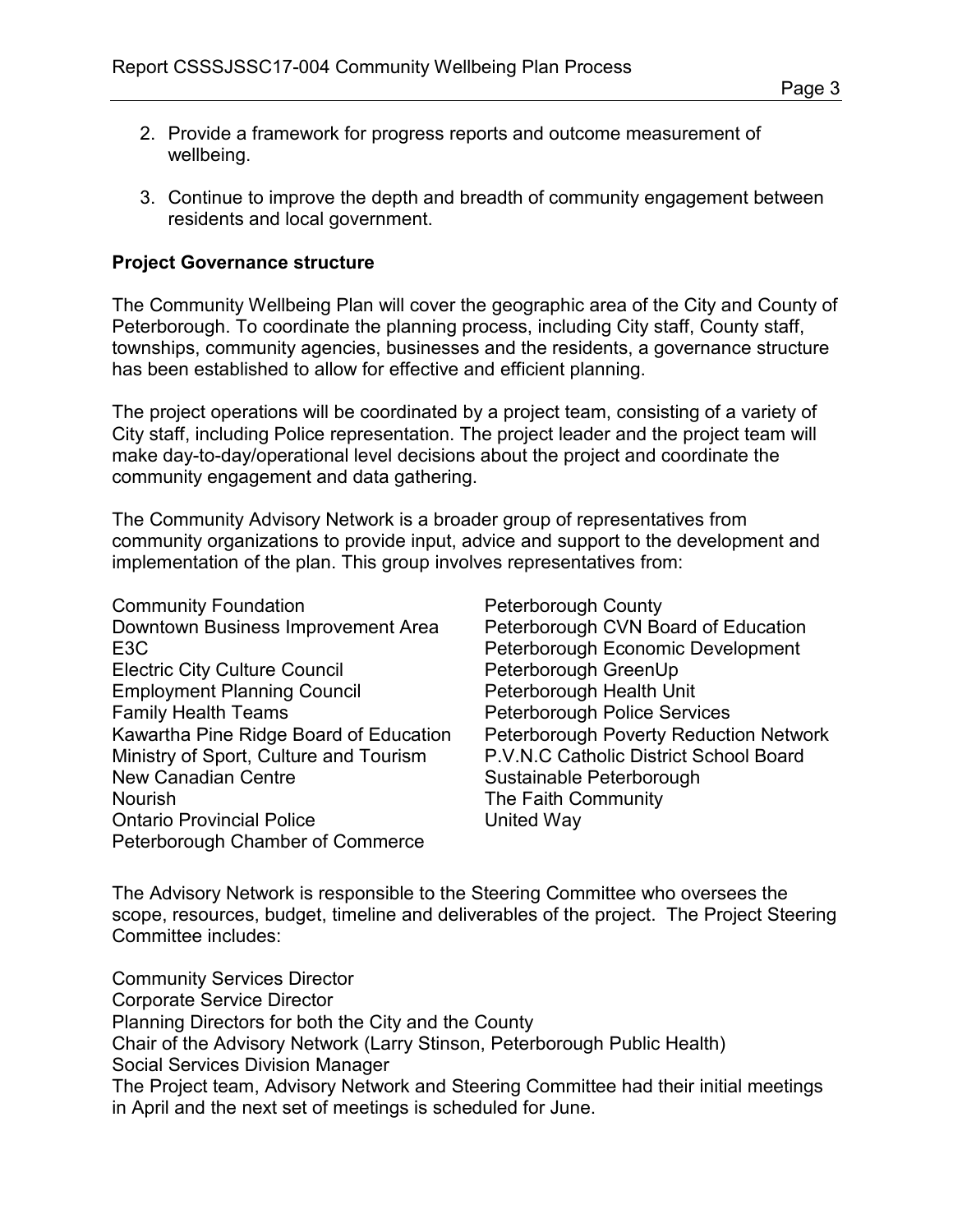There are discussions planned to determine the extent to which Hiawatha and Curve Lake First Nations and indigenous organizations in the community would be interested in being involved in this planning process. Project goals and committee composition may be revised accordingly.

Since the project minimally covers City and the County, the Project Steering Committee will provide updates to the Joint Services Steering Committee on a regular basis.

#### **Canadian Index of Wellbeing as the Measurement Framework**

A comprehensive set of measures and indicators will help ensure concrete actions are set, and success of the Wellbeing plan can be measured and reported over time. A variety of methodologies were investigated as possible measurement frameworks. The Canadian Index of Wellbeing, developed at the University of Waterloo, and used across Canada at federal, provincial and municipal levels has been selected as the tool to support Peterborough's Community Wellbeing Plan. The Canadian Index of Wellbeing is based on 8 domains or areas as follows:

**Community Vitality -** what is happening in our neighbourhoods, how safe we feel, and whether or not we are engaged in community activities or becoming socially isolated.

**Democratic Engagement** - citizens freely participate in political activities, express their political views, and share political knowledge; where governments build relationships, trust, and encourage citizen participation; and, where democratic values are promoted by citizens, civic organizations, and all levels of government.

**Education -** focuses on school-based learning and education rather than informal learning. Societies that thrive encourage a thirst for knowledge at every age and stage, so includes both traditional indicators of educational achievement along with some less conventional indicators of education across the life span.

**Environment** - explores natural assets available to Canadians, the flow of these resources over time, and some of the impacts of human activity on the environment.

**Healthy Population –** assess whether different aspects of our health are improving or deteriorating.

**Leisure and Culture** - participation and engagement with the arts, culture, and recreation. Participation in these activities can be highly beneficial to wellbeing by contributing to better physical and mental health, and creating opportunities for socializing, relaxation, and learning new things.

**Living Standards -** the level and distribution of Canadians' income and wealth by monitoring poverty rates, income fluctuations, labour market security and job quality. It also considers basic necessities such as food security and affordable housing.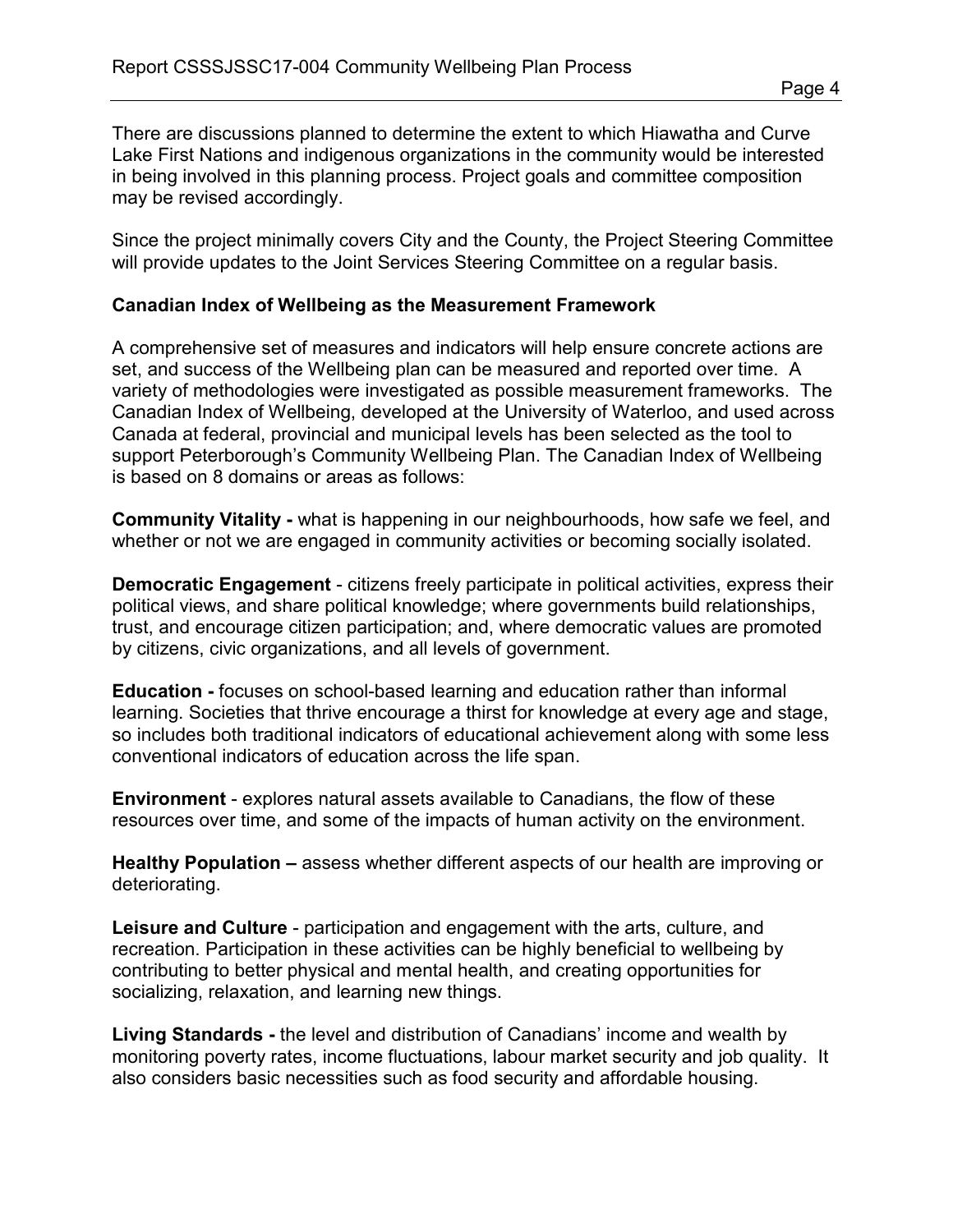**Time Use -** how Canadians spend their time, how we experience time, what factors control our time use, and how time use affects our wellbeing.

Each domain has 8 indicators. The domains and indicators are based on Canadian values related to the quality of life. Together these indicators with local data will help determine the areas for municipal priorities and measure over time the success of achieving the priority actions.

#### **Corporate Community Engagement Training**

Evidence based decision making is important in the planning process but our local community input is also needed. The Community Wellbeing planning process will require robust community engagement. To support this planning process, as well as other corporate processes, a corporate community engagement training plan was established to include a community engagement framework and guidelines.

The engagement framework is based on International Association for Public Participation (IAP2) and has been used to establish the training curriculum and it will be used to establish the future community engagement guidelines.



Adaptation of the IAP2 Public Participation Spectrum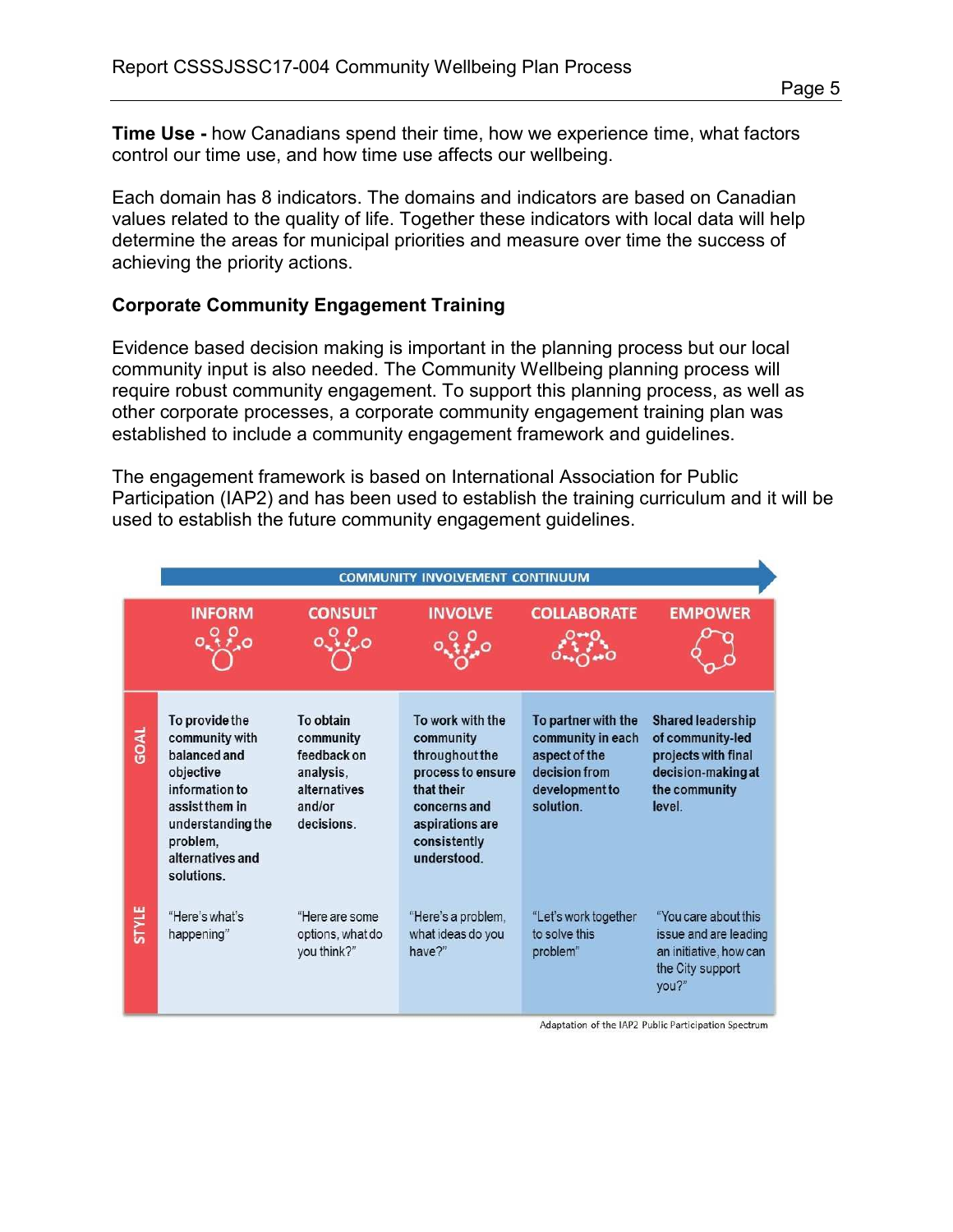The curriculum outcomes include:

- 1. Participants understand the Community Engagement Continuum and knows how it applies to their work
- 2. Participants understand the process of planning, implementing and evaluating a community engagement project
- 3. Participants are equipped to communicate the community engagement guidelines to other staff at the City of Peterborough

In April, 25 City and County staff from 16 different divisions attended the first 1.5 day train the trainer sessions. There will be training opportunities for additional City, County and Health Unit staff beginning in June 2017. In this way there is increased corporate and community capacity for community engagement and the potential to share resources and knowledge across these organizations to support numerous consultations beyond the Community Wellbeing planning process.

### **Next Steps**

The next round of Community Engagement training will be completed in June and the next round of meetings with the Advisory network and Steering Committee are also scheduled for June 2017.

These June meetings will provide an opportunity for input on the engagement strategy as well initial fact sheets related to the domains of the Canadian Index of Wellbeing. From late June through to late fall 2017, the focus will be on gathering feedback from the community.

It is anticipated that an interim report will be available for Joint Services Steering in the spring of 2018.

### **Summary**

The ground work is set to start the Community Wellbeing Planning Process. The governance structure has been established, the initial research is underway and staff training to increase the capacity for Community engagement has begun. This plan will identify municipal priorities related to Community Wellbeing and a few clear action items to move towards those priorities. It will also provide an engagement framework and guidelines as well as tools to measure the success of the plan through the Canadian Index of Wellbeing.